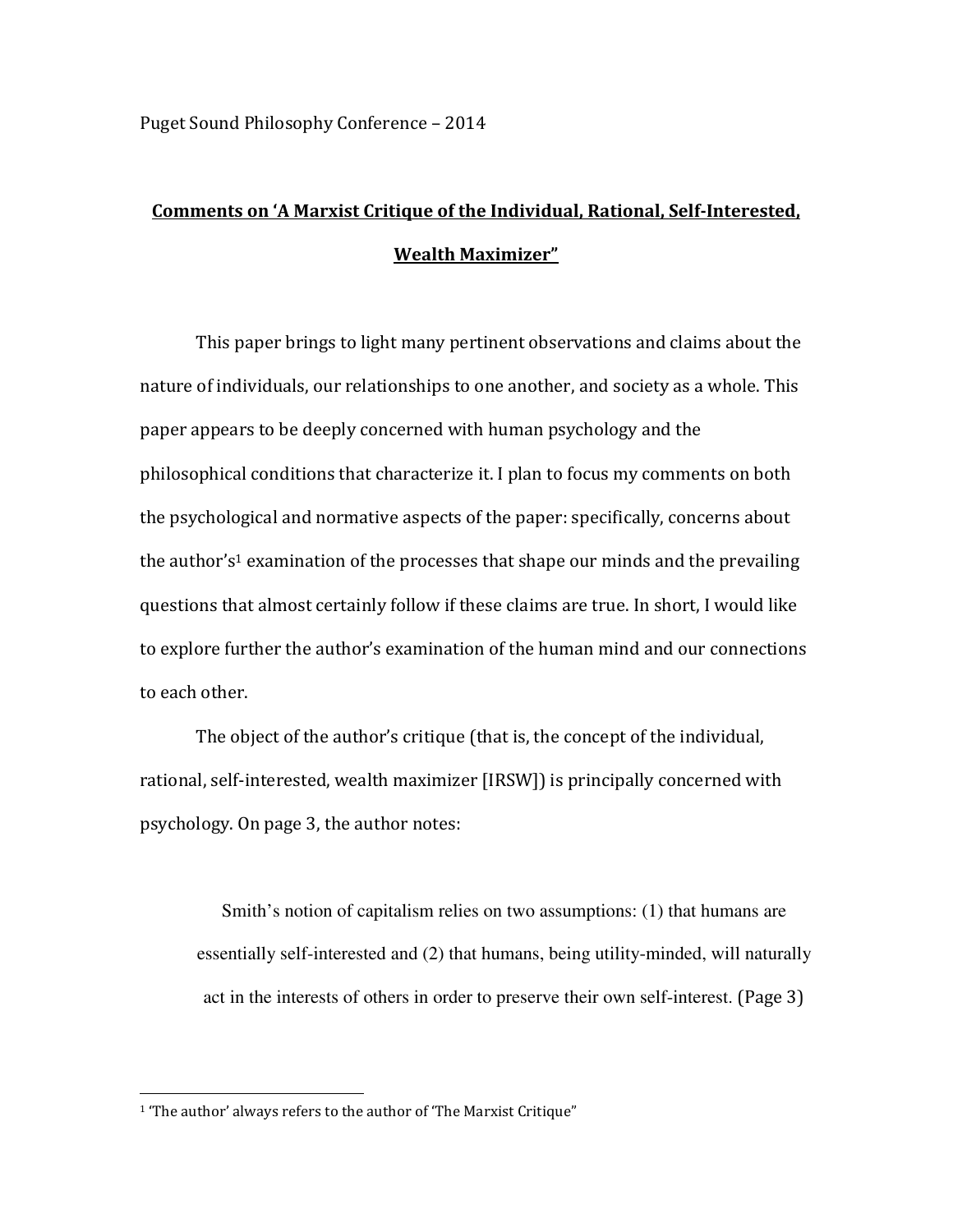In other words, Smith argues that 1) the human mind *necessarily* functions in such a way such so that it leads to the IRSW and that 2) understanding this helps us predict human behavior. The author then goes on to trace the discursive processes through which Smith's influence has led to the subsumption of the modern mind under the conditions of Capitalism. To do this, the author uses examples like Milton Friedman's Chicago School Capitalist campaign (page 5) and the recent 'law and economics movement' (page 6). The author then draws upon Adorno and Horkheimer in order to explain how both the modern day culture and advertising industries create and instill this ideology. They do so, the author argues, through a recursive and compounding process of defining and homogenizing societal ideals, such as success, satisfaction, and personal identity (pages 6-7). These industries then promote the means through which to attain these ideals: voracious consumerism and hard work (page 9). And they instill these ideals through psychological manipulation, what Adorno and Horkheimer call, 'psychotechnique' (page 7 and 9). "It is at [this] point", the author argues, "that individual actions, which are continuations of the production process, are 'thoroughly imbued with the nature and requirements of capital'" (page 10).

 Smith's influence has perpetuated a false sense of the way our minds must work. The author both explains why the IRSW is not a necessary condition of our minds and beautifully traces the potentially problematic impact of Smith's view. If the author is right, the modern mind has fallen into a pit of subjugation and objectification.